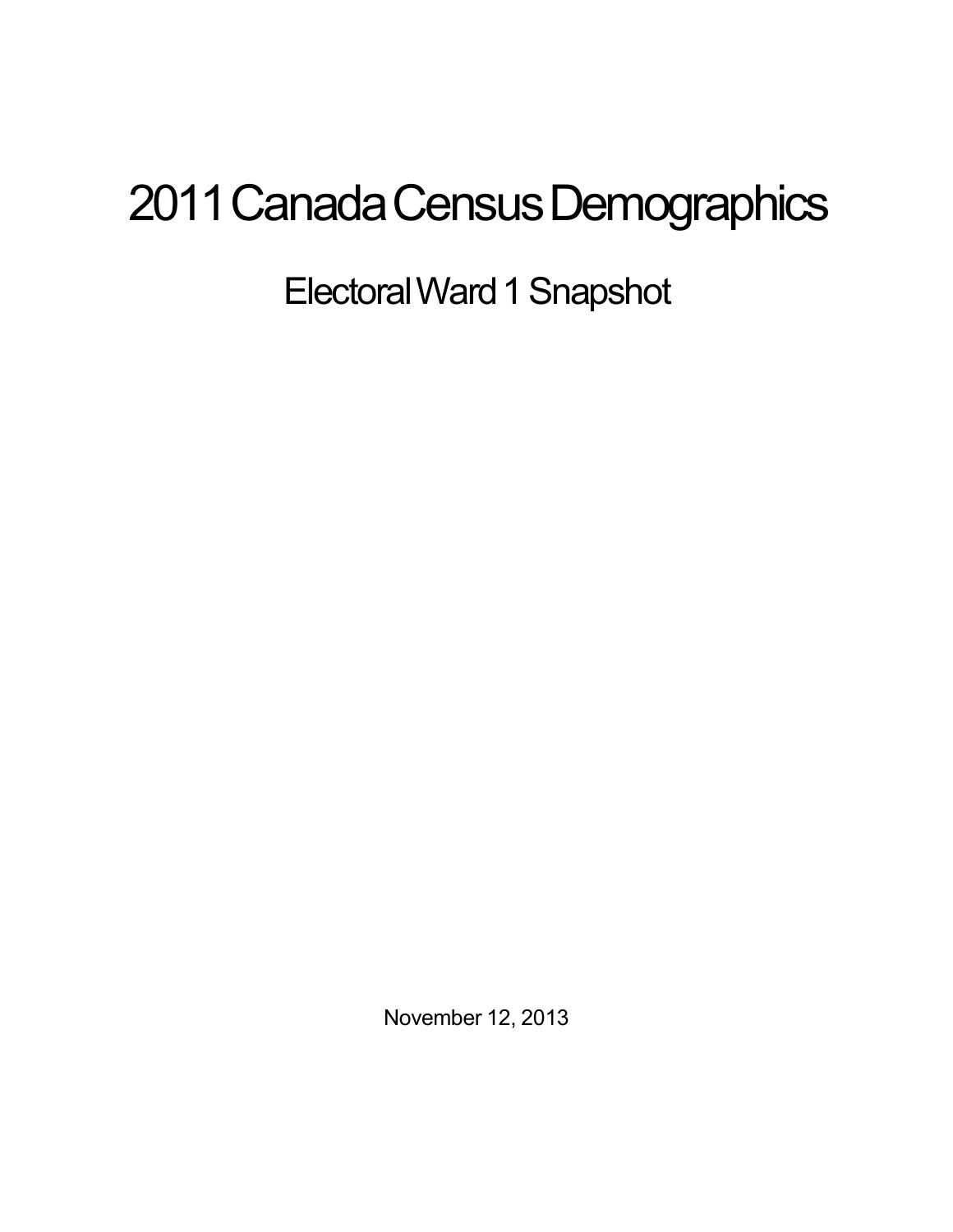Prepared by City of Windsor Planning Dept

## **Table of Contents**

| WARD 1 |  |  |
|--------|--|--|
|        |  |  |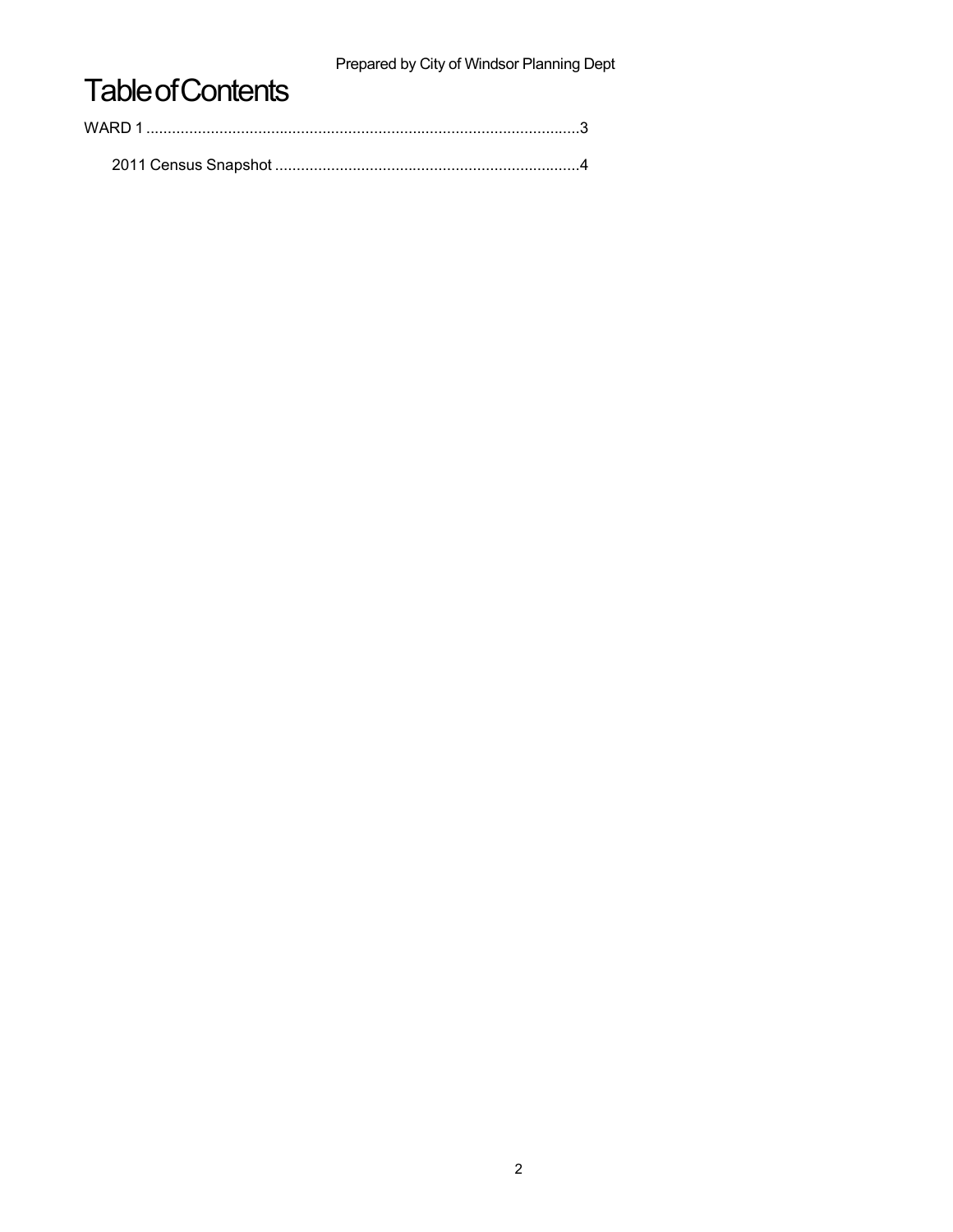## Prepared by City of Windsor Planning Dept WARD 1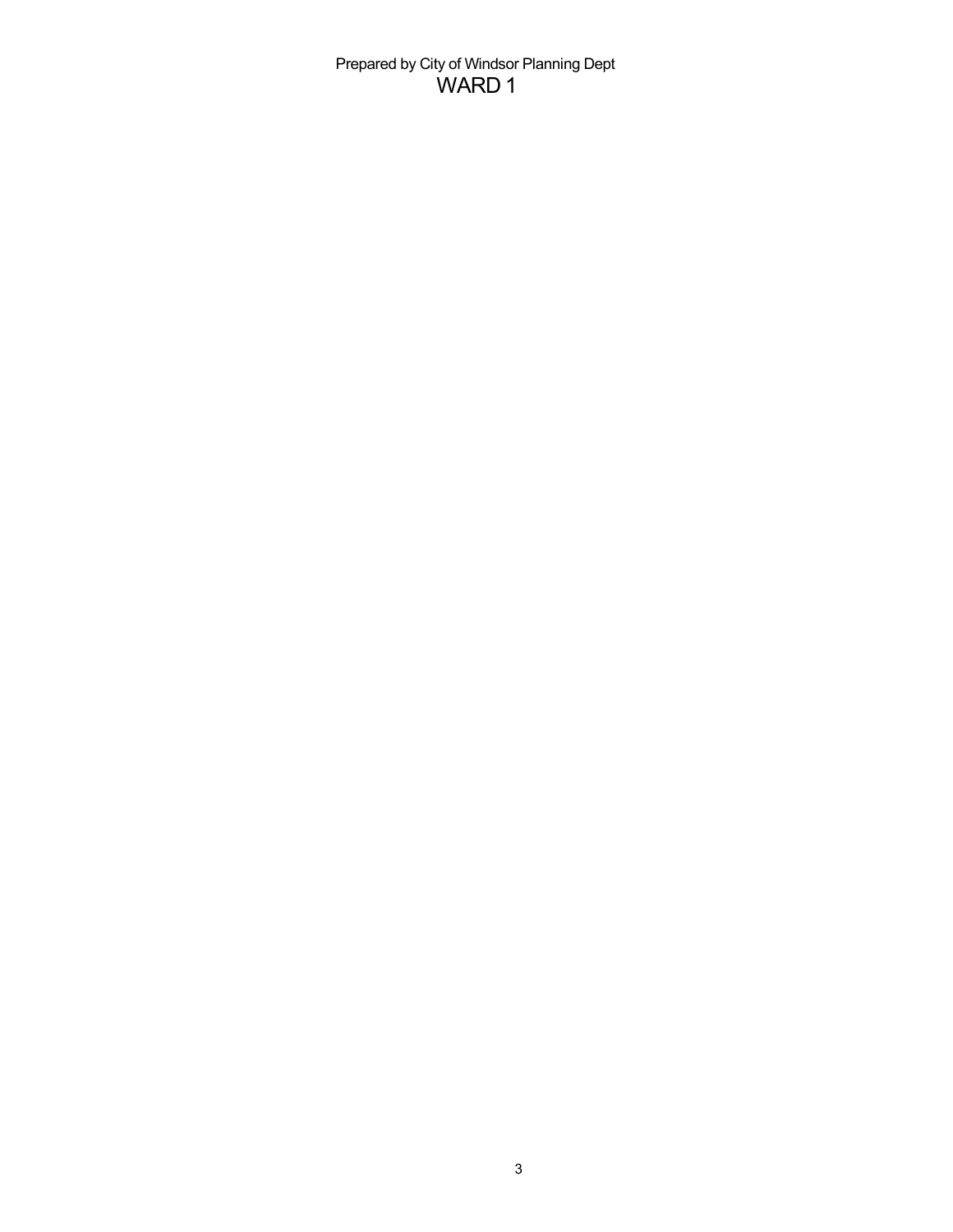## Prepared by City of Windsor Planning Dept 2011 Census Snapshot

| 2011 Census<br><b>Snapshot</b> | <b>WARD 1</b>  |     |
|--------------------------------|----------------|-----|
|                                |                | ℅   |
| <b>Total Population</b>        | 22,071         |     |
| Males                          | 10,458 47%     |     |
| Females                        | 11,613 53%     |     |
|                                |                |     |
| 2011 Population by Age         | 22,071         |     |
| 0 to 4 years                   | 1,073          | 5%  |
| 5 to 9 years                   | 1,268          | 6%  |
| 10 to 14 years                 | 1,409          | 6%  |
| 15 to 19 years                 | 1,535          | 7%  |
| 20 to 24 years                 | 1,259          | 6%  |
| 25 to 29 years                 | 1,016          | 5%  |
| 30 to 34 years                 | 982            | 4%  |
| 35 to 39 years                 | 1.366          | 6%  |
| 40 to 44 years                 | 1,640          | 7%  |
| 45 to 49 years                 | 1,761          | 8%  |
| 50 to 54 years                 | 1,686          | 8%  |
| 55 to 59 years                 | 1,352          | 6%  |
| 60 to 64 years                 | 1,229          | 6%  |
| 65 to 69 years                 | 9971           | 5%  |
| 70 to 74 years                 | 885            | 4%  |
| 75 to 79 years                 | 930            | 4%  |
| 80 to 84 years                 | 830            | 4%  |
| 85 years and over              | 838            | 4%  |
|                                |                |     |
| Average age                    | 42.6           |     |
| Median age                     | 43.4           |     |
| Dominant age group             | 45 to 49 years |     |
|                                |                |     |
| <b>Families</b>                | 6,313          |     |
| Persons per family             | 3.1            |     |
|                                |                |     |
| Two-parent families            | 5,438 86%      |     |
| With no children at            | 2,383 38%      |     |
| home                           |                |     |
| With children at home          | 3,051          | 48% |
| Lone-parent familiies          | 8851           | 14% |
|                                |                |     |
| Children per family            | 1.2            |     |
|                                |                |     |